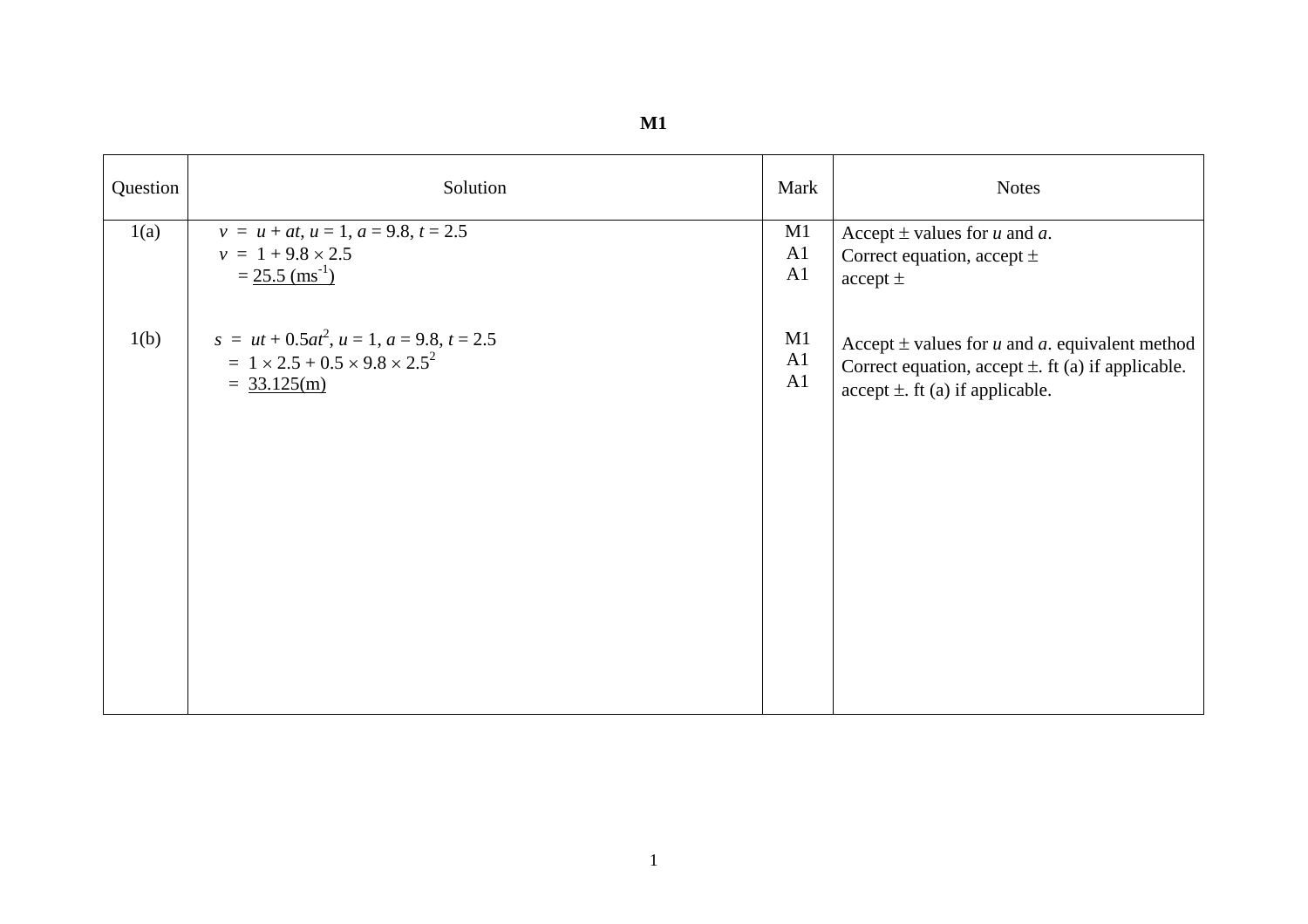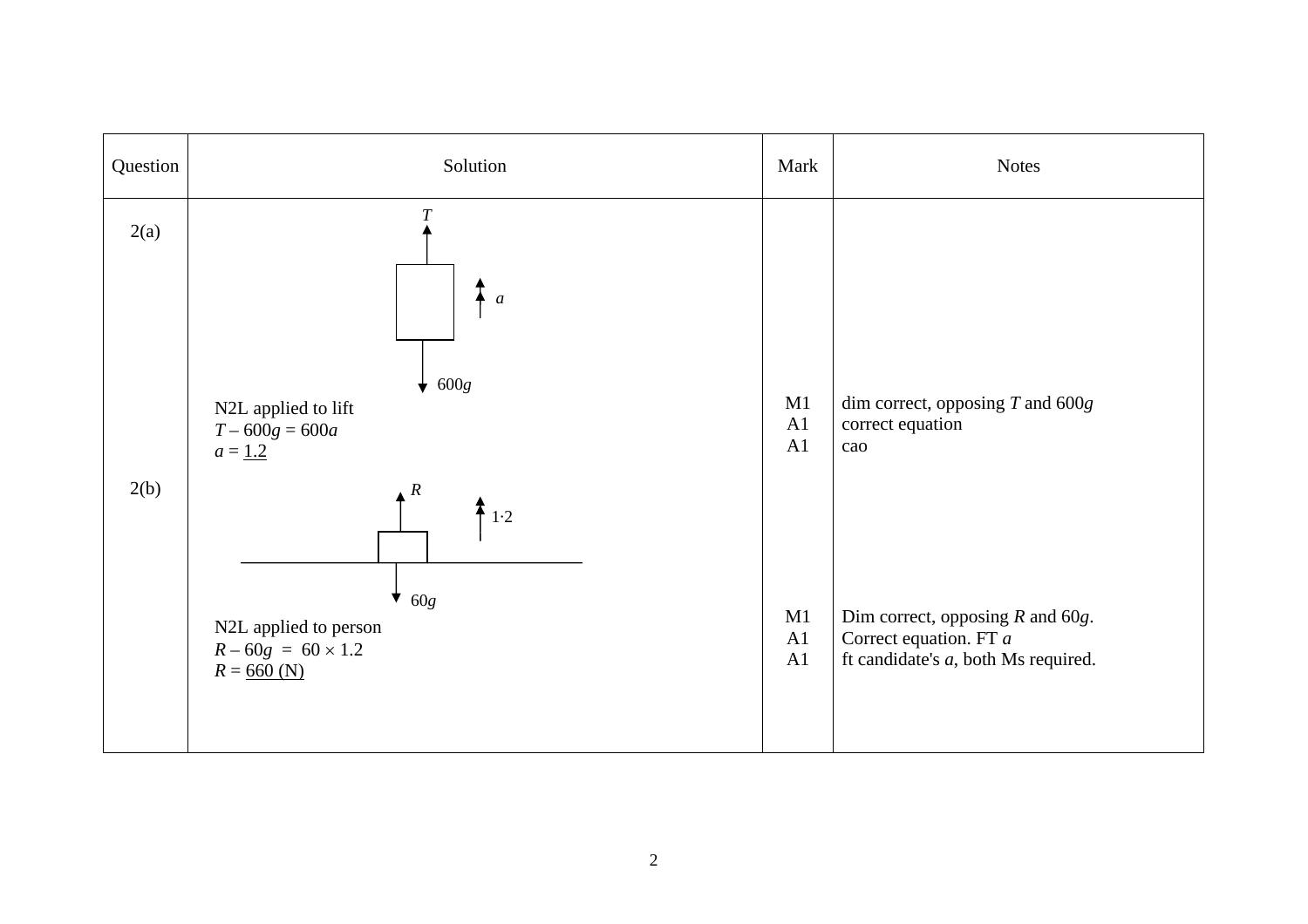| Question | Solution                                                                                                              | Mark                 | <b>Notes</b>                                                            |
|----------|-----------------------------------------------------------------------------------------------------------------------|----------------------|-------------------------------------------------------------------------|
| 3(a)     | Consider motion from $A$ to $B$<br>$s = ut + 0.5at^2, t = 2, s = 10$<br>$10 = 2u + 0.5a \times 2^2$<br>$10 = 2u + 2a$ | M1<br>A1             | Correct substitution of values                                          |
|          | Consider motion from $A$ to $C$<br>$v = u + at, v = 17, t = 7$<br>$17 = u + 7a$                                       | M1<br>A <sub>1</sub> |                                                                         |
|          | Solve simultaneously<br>$a=2$<br>$u=3$                                                                                | m1<br>A1<br>A1       | Depends on both previous Ms<br>cao<br>ft slip if both equations correct |
| 3(b)     | $v$ ms <sup><math>-1</math></sup><br>17                                                                               | M1<br>A1             | ft $u$                                                                  |
|          | $\overline{3}$<br>t s                                                                                                 |                      |                                                                         |
| 3(c)     | $\overline{O}$<br>$\overline{7}$<br>Distance $AC = 0.5(3 + 17) \times 7$<br>$= 70(m)$                                 | M1<br>A1             | correct method for area under graph oe<br>ft $u$ if appropriate         |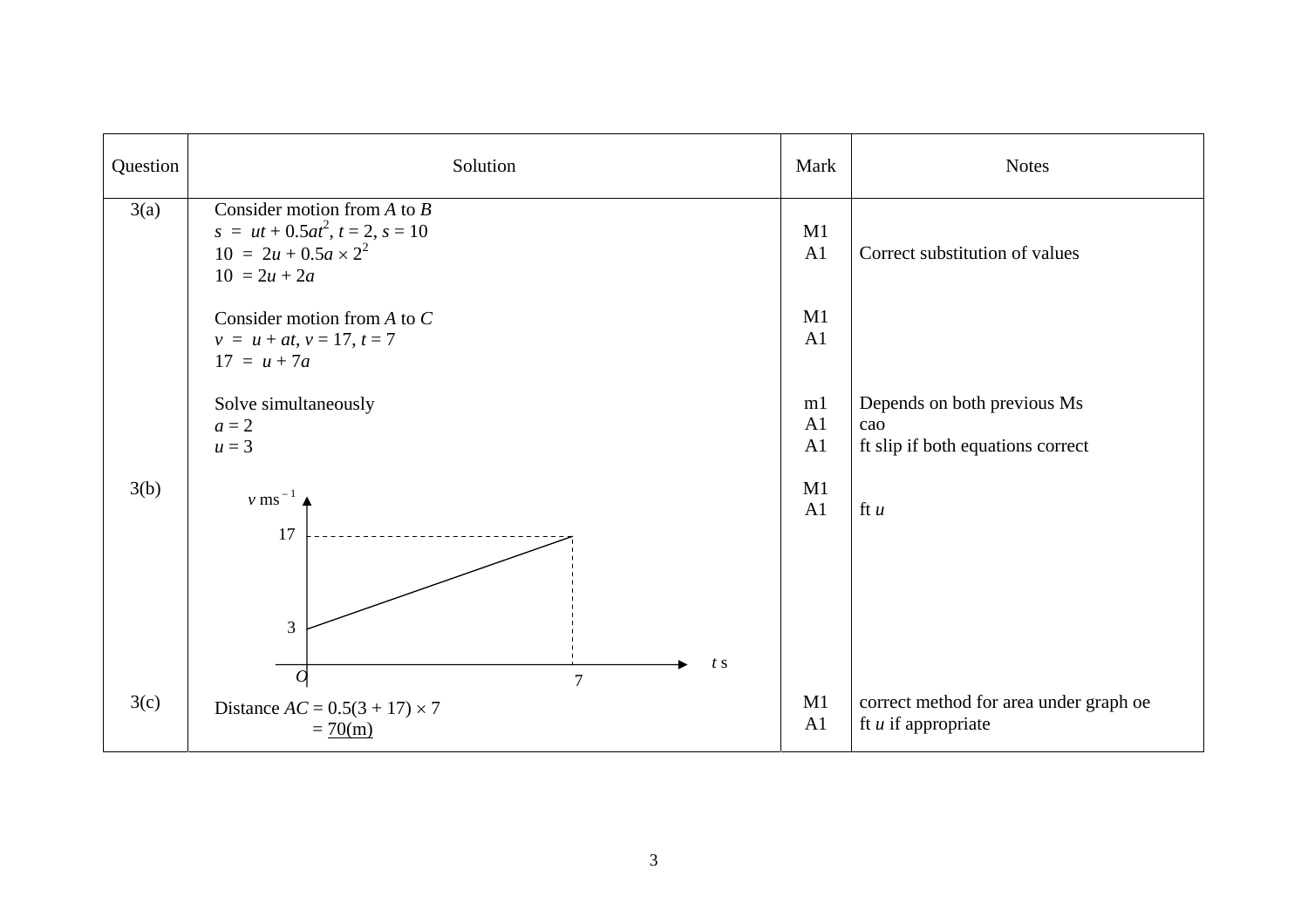| Question         | Solution                                  | Mark | <b>Notes</b>                                 |
|------------------|-------------------------------------------|------|----------------------------------------------|
| $\overline{4}$ . | S<br>$\alpha$<br>$R \triangleleft$<br>12g |      |                                              |
| 4(a)             | Resolve vertically                        | M1   | attempt at resolution to get equ, accept cos |
|                  | S sin $\alpha = 12g$                      | A1   | correcr equation                             |
|                  | $S = 196(N)$                              | A1   | cao                                          |
| 4(b)             | Resolve horizontally                      | M1   | attempt at resolution to get equ, accept sin |
|                  | S cos $\alpha = R$                        | A1   | correct equation                             |
|                  | $R = 156.8$ (N)                           | A1   | ft S, depends on both previous Ms            |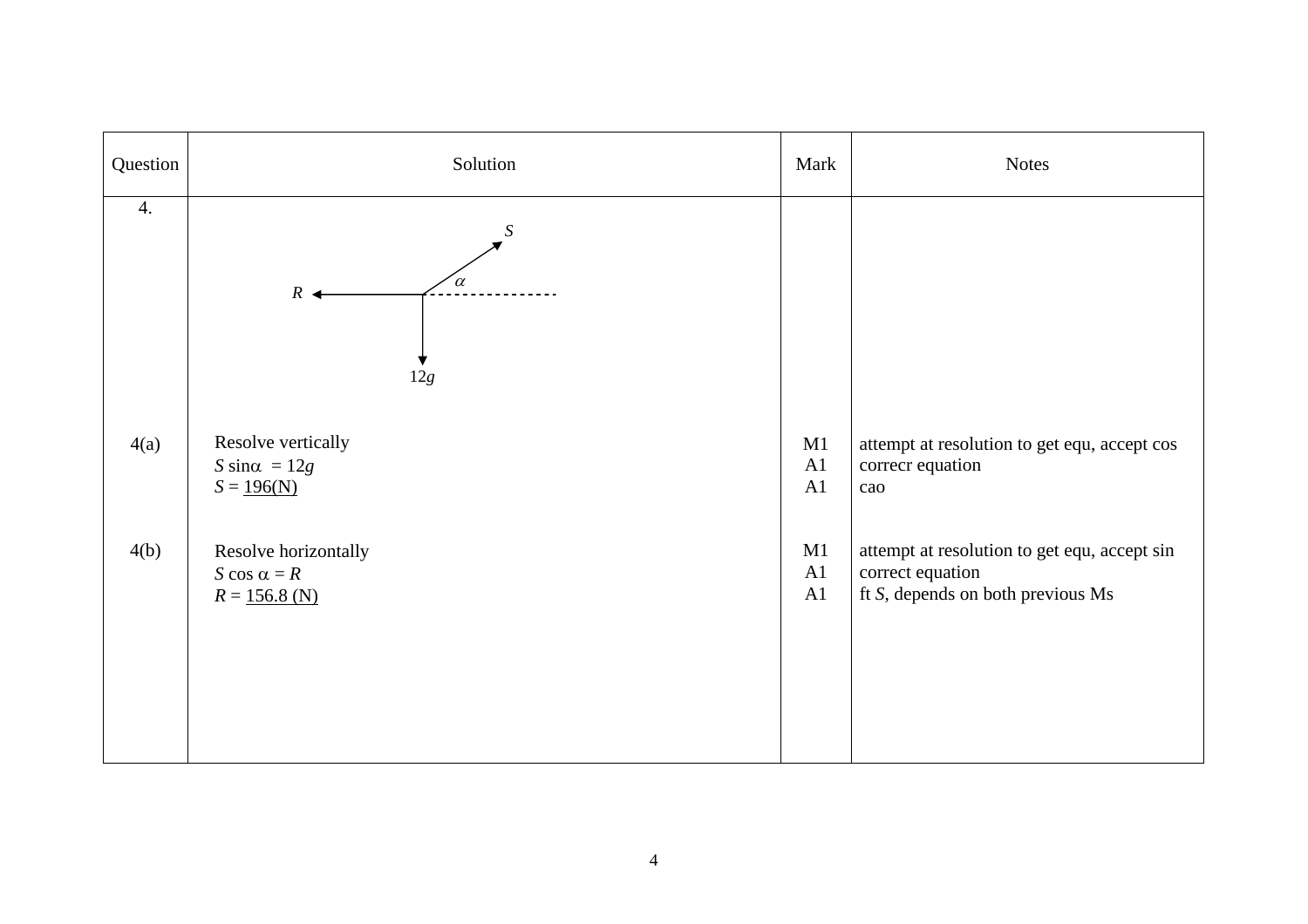| Question         | Solution                                                                                                                                                                                                                                                                                                            | Mark                                   | <b>Notes</b>                                                                                                                                                                            |
|------------------|---------------------------------------------------------------------------------------------------------------------------------------------------------------------------------------------------------------------------------------------------------------------------------------------------------------------|----------------------------------------|-----------------------------------------------------------------------------------------------------------------------------------------------------------------------------------------|
| $\overline{5}$ . | $\boldsymbol{R}$<br>$\boldsymbol{a}$<br>T<br>$F^{\star}$<br>13g<br>$15g$<br>$\alpha$<br>N2L applied to $B$<br>$15g - T = 15a$<br>N2L applied to $A$<br>$T-13$ gsin $\alpha = 13a$<br>$T - 5g = 13a$<br>Solve equations simultaneously<br>Adding $15g - 5g = 28a$<br>$a = 3.5$ (ms <sup>-2</sup> )<br>$T = 94.5$ (N) | M1<br>A1<br>M1<br>A1<br>m1<br>A1<br>A1 | dim correct, opposing $T$ and 15g.<br>correct equation<br>dim correct, opposing $T$ and 13g resolved.<br>Correct equation<br>depends on both Ms<br>cao<br>ft if both equations correct. |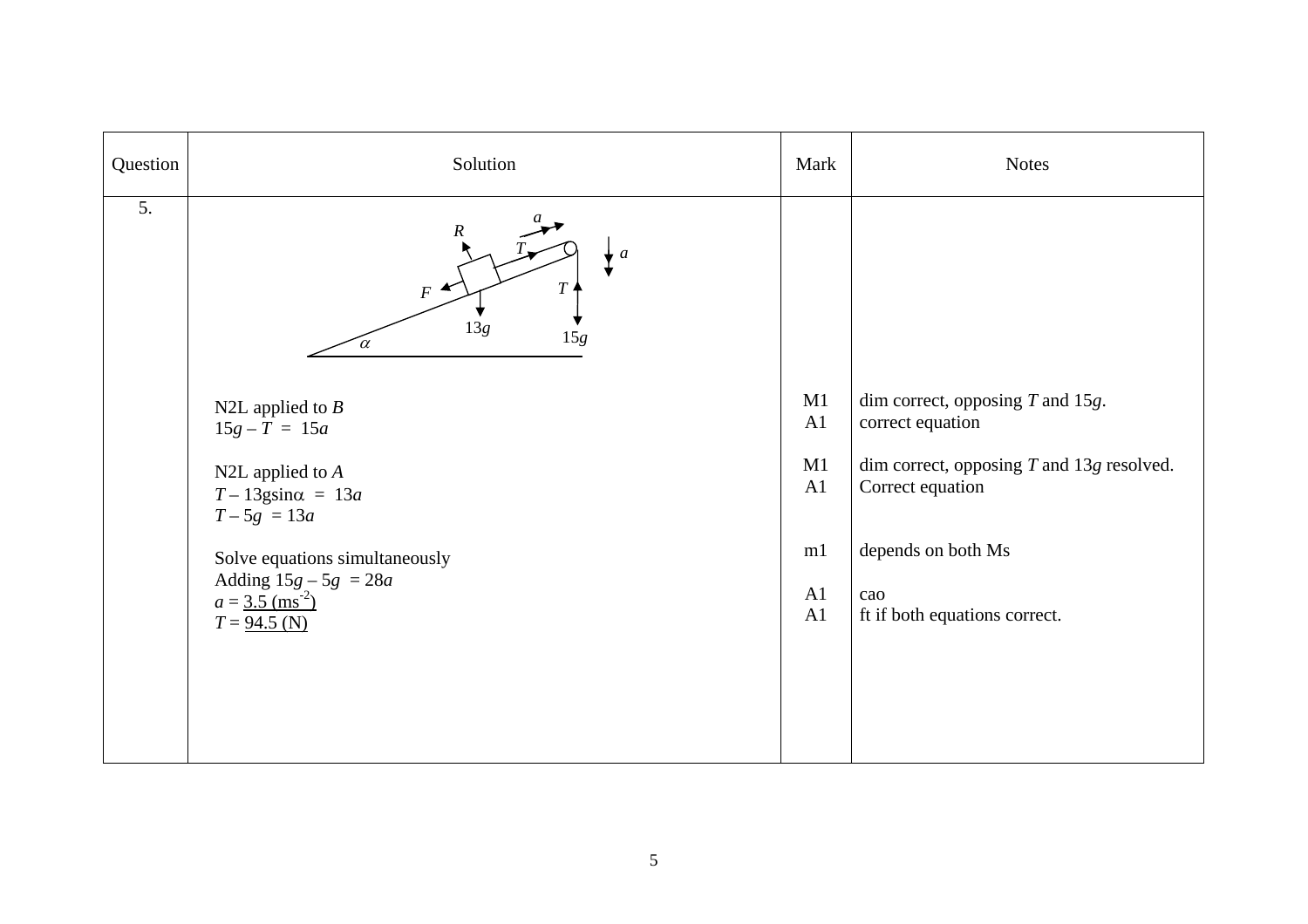| Question   | Solution                                                                                                                                                                                           | Mark                             | <b>Notes</b>                                                                                                                     |
|------------|----------------------------------------------------------------------------------------------------------------------------------------------------------------------------------------------------|----------------------------------|----------------------------------------------------------------------------------------------------------------------------------|
| 6.<br>6(a) | $\boldsymbol{R}$<br>8g<br>$15^{\circ}$<br>Resolve perpendicular to plane<br>$R = 8g\cos 15^\circ$<br>Resolve parallel to plane<br>$F = 8g\sin 15^\circ$                                            | M1<br>A1<br>M1<br>A1             | dim correct, accept sin<br>dim correct, accept cos                                                                               |
| 6(b)       | Least $\mu = F/R$<br>Least $\mu = \tan 15^{\circ} = 0.26795 = 0.28$ (to 2 d. p.)<br>$F = 0.1 \times 8g \cos 15^\circ$<br>$8g\sin 15^{\circ} - 0.1 \times 8g\cos 15^{\circ} = 8a$<br>$a = 1.59(14)$ | M1<br>A1<br>A1<br>M1<br>A1<br>A1 | award if seen in (a) or (b)<br>cao. do not penalise unrounded correct<br>answers.<br>Attempt at N2L.<br>correct equation.<br>cao |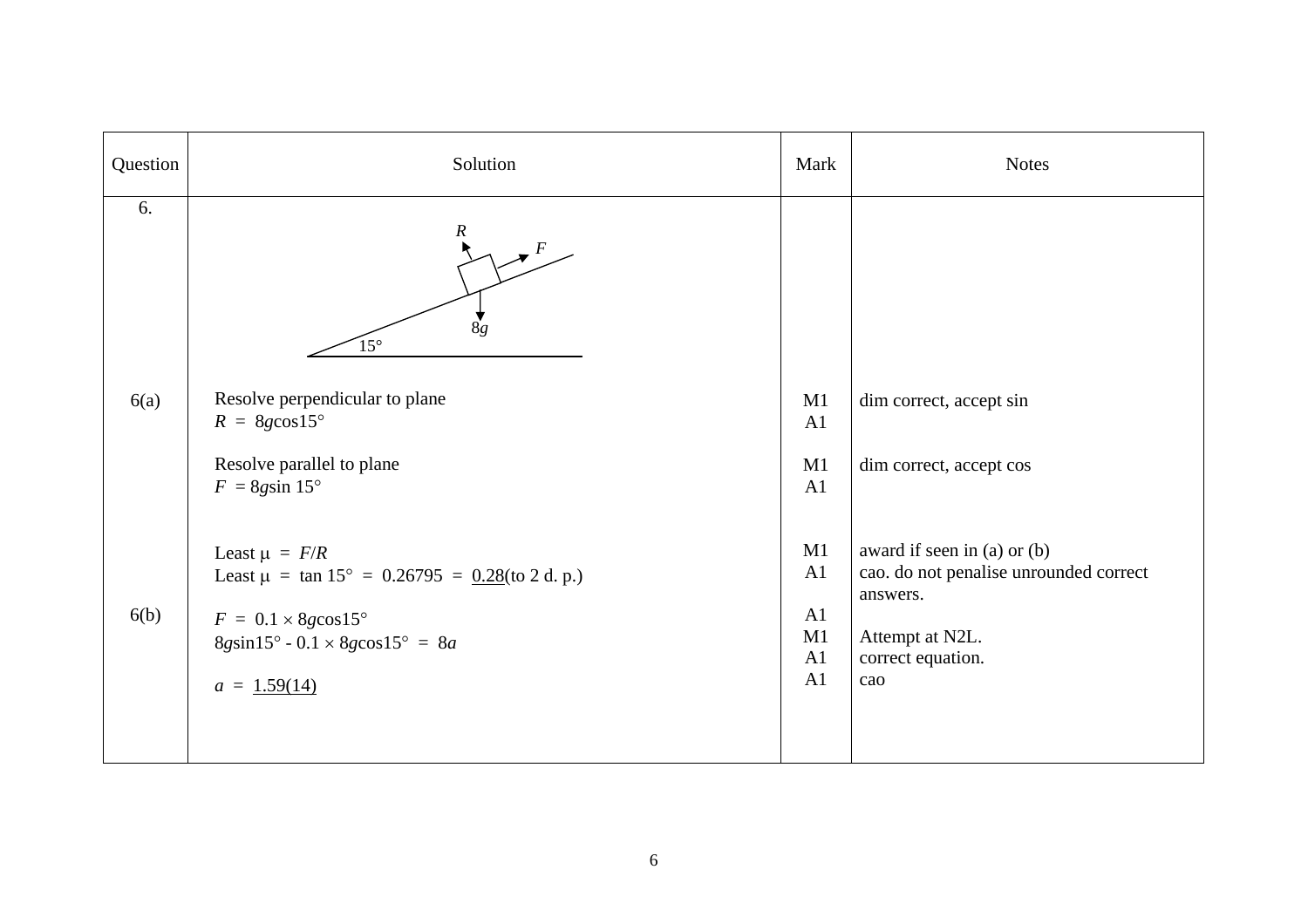| Question | Solution                                                                                                                                             | Mark           | <b>Notes</b>                                                                       |
|----------|------------------------------------------------------------------------------------------------------------------------------------------------------|----------------|------------------------------------------------------------------------------------|
| 7.       | $rac{5 \text{ ms}^{-1}}{2}$<br>$-3$ ms <sup>-1</sup><br>$\boldsymbol{B}$<br>A<br>3kg<br>4kg<br>$-2$ ms <sup><math>-1</math></sup><br>$\mathcal{V}_B$ |                |                                                                                    |
| 7(a)     | Conservation of momentum<br>$3 \times 5 + 4 \times (-3) = 3 \times (-2) + 4v_B$<br>$15 - 12 = -6 + 4v_B$<br>$v_{\rm B} = 2.25 \text{ (ms}^{-1})$     | M1<br>A1<br>A1 | Attempted, no more than 1 sign error<br>correct equation<br>cao                    |
| 7(b)     | Restitution<br>$2.25 - (-2) = -e(-3 - 5)$<br>$4.25 = 8e$<br>$e = 0.53125$                                                                            | M1<br>A1<br>A1 | Attempted. Only one sign error in vel.<br>any correct equation<br>ft (a) if $> -3$ |
| 7(c)     | Required Impulse = $3(5 + 2)$<br>$= 21$ (Ns)                                                                                                         | M1<br>A1       | allow negative answer.                                                             |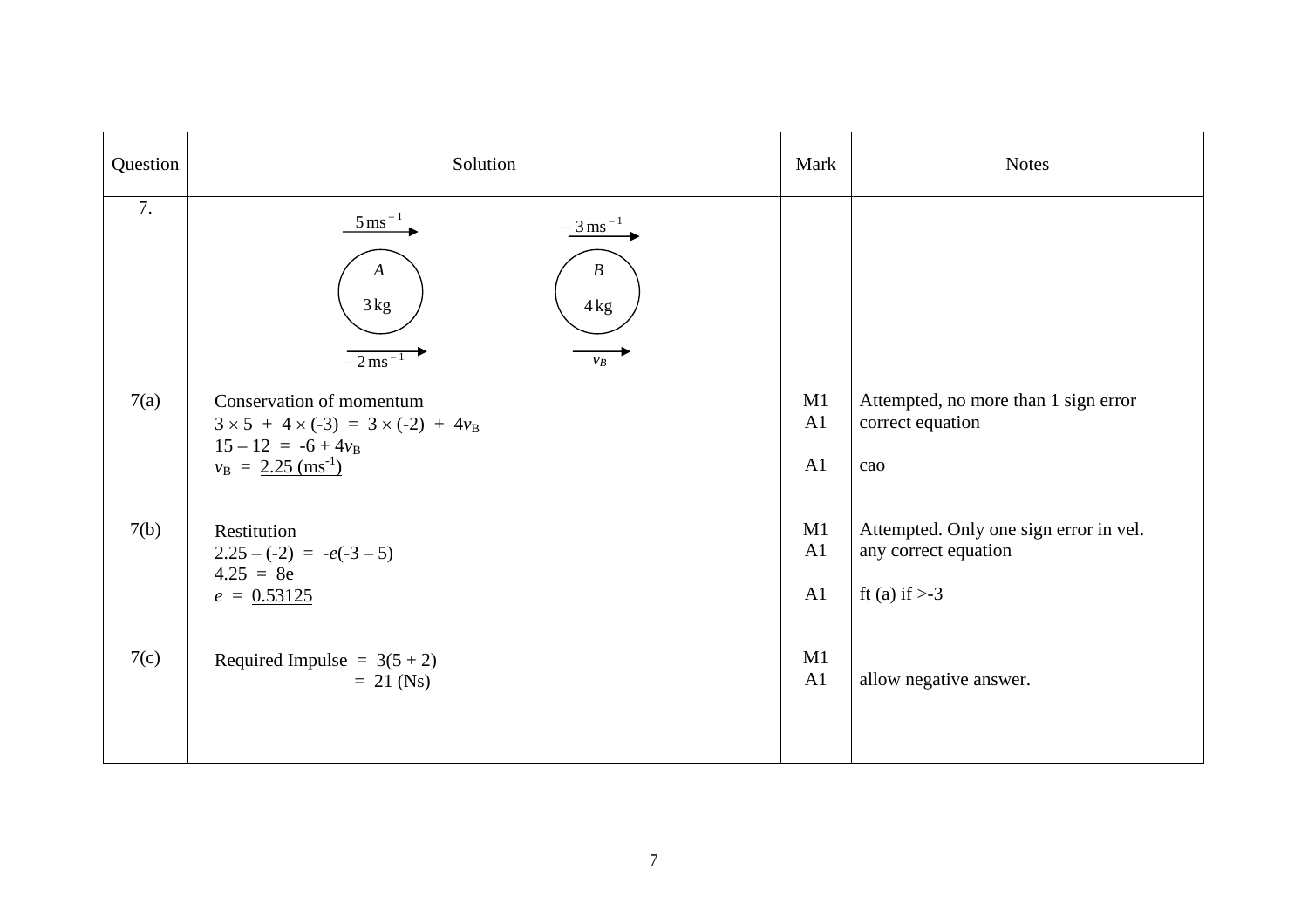| Question | Solution                                                                                                                                          | Mark                     | <b>Notes</b>                                                              |
|----------|---------------------------------------------------------------------------------------------------------------------------------------------------|--------------------------|---------------------------------------------------------------------------|
| 8.       | $R_X$<br>$R_Y$<br>$\mathcal{C}_{\mathcal{C}}$<br>0.6<br>B<br>$\overline{X}$ 0.2<br>0.5<br>Y<br>0.4<br>0.4<br>0.5g<br>4g                           |                          |                                                                           |
| 8(a)     | Moments about $X$<br>$0.5g \times 0.1 = 4g \times 0.2 - R_Y \times 0.6$<br>$0.6RY = 0.8g - 0.05g$<br>$R_Y = 1.25g = 12.25$ (N)                    | M1<br><b>B1 A1</b><br>A1 | Attempt at equation, oe<br>correct equation A1, one correct mom B1<br>cao |
|          | Resolve vertically<br>$R_X + R_Y = 0.5g + 4g$<br>$R_X = 4.5g - 1.25g$<br>$=$ 3.25g = 31.85 (N)                                                    | M1<br>A1<br>A1           | Attempted. dim correct.<br>any correct equation<br>ft $R$                 |
| 8(b)     | On point of turning about <i>X</i> , $R_Y = 0$<br>Moments about $X$<br>$(0.5 + M)g \times 0.1 = 4g \times 0.2$<br>$0.5 + M = 8$<br>$M = 7.5$ (kg) | M1<br>m1<br>A1<br>A1     | Any equivalent method<br>to obtain equation<br>correct equation           |